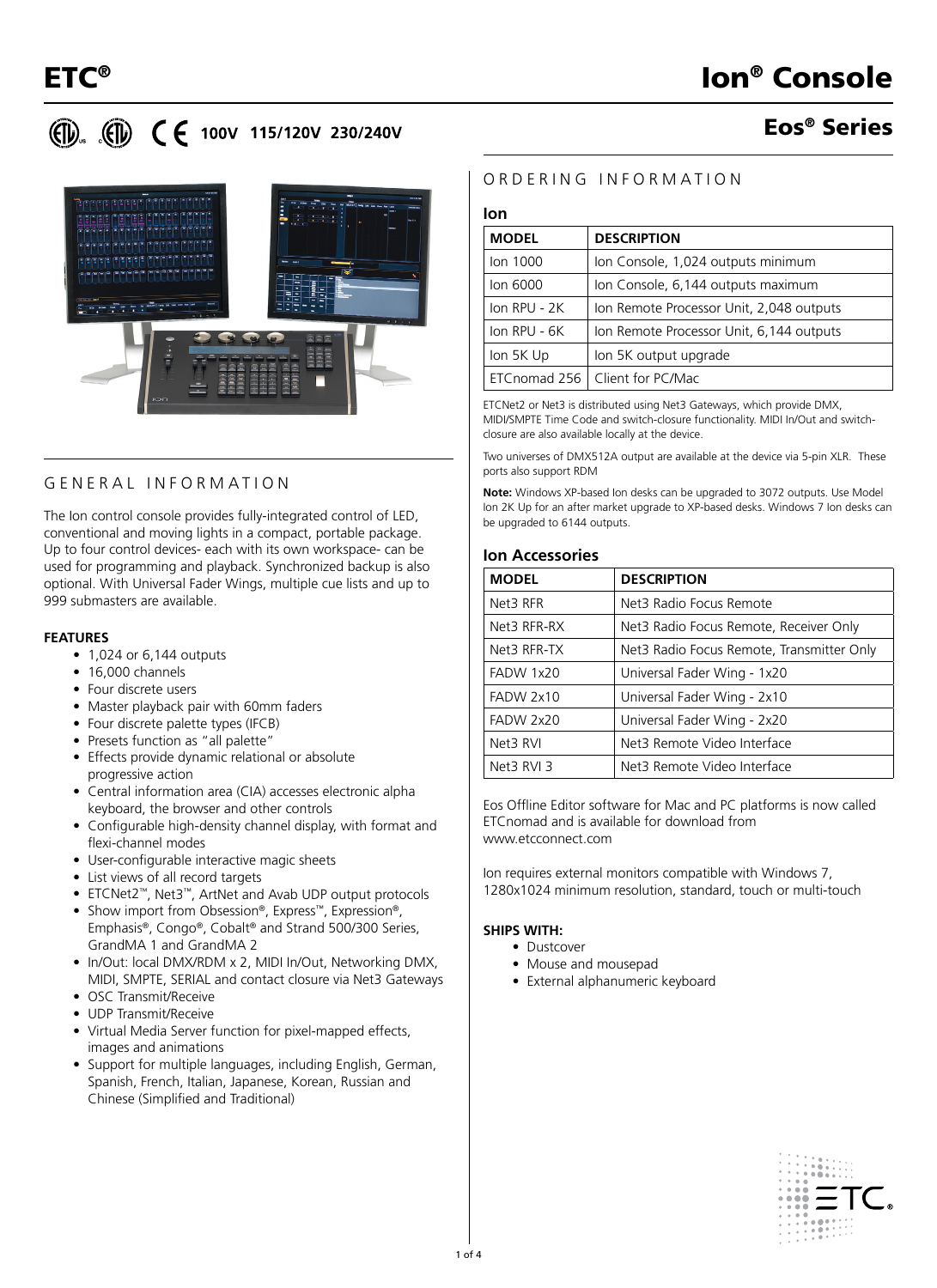# Eos® Series

## SPECIFICATIONS

#### **SYSTEM CAPACITY**

- 1,024 or 6,144 outputs
- 16,000 Channels
- 10,000 Cues
- 999 Cue Lists
- 4 x 1000 Palettes (Intensity, Focus, Color, Beam)
- 999 Submasters
- 1,000 Presets (all palette)
- 1,000 Groups
- 1,000 Effects (relative, absolute or step)
- 1,000 Macros
- 1,000 Snapshots
- 1,000 Color Paths
- Two DVI ports and one Display Port to support a maximum of two external displays at 1280x1024 minimum resolution, with optional touchscreen control
- Solid-state hard drive
- 7 USB ports for flashdrives, pointing devices, keyboards

#### **DISPLAY FUNCTIONS**

- All show data may be viewed on one or two external monitors. Views may be expanded across both from easilyaccessed front-panel controls. Three user-configurable workspaces per display, with split screen/sizing controls
- The Central Information Area accesses:
	- Browser
	- File Management
	- System Defaults
	- Show Defaults
	- Desk Defaults
	- Network Configuration
	- Show Data Utilities
	- Printing
	- Record Target Lists
	- Patch functions
	- Help
	- Electronic alpha keyboard
	- Command Line
	- Selected Cue
	- Error messages
	- Parameter Categories and individual parameters
	- Filters
- Channel Displays
	- Live channel or table view
	- Blind cue, palette, preset and submaster views in list, channel, table and spreadsheet formats
	- User-configurable to show required parameters and/or parameter categories (IFCB)
	- Flexi-channel to determine which channels to display
	- Zoom allows user to define how many channels are viewed
	- Color-coded intensity levels indicate direction of move
	- Color-coded non-intensity levels indicate change from previous state
	- Graphic differentiation of moving lights, single-parameter devices, unpatched channels and deleted channels

### SPECIFICATIONS

- Magic Sheets
	- User-definable interactive views
	- Images and symbols may be imported
- Patch Views
	- Patch by channel
	- Patch by address
	- Patch by device (RDM)
	- Assign proportional patch value, curve, preheat value for intensity
	- Swap pan and tilt
	- Invert pan and tilt
	- Custom fixture editor
- Playback Status Display
	- Graphical representation of cue list status, past and future cues
	- Expanded cue list for selected cue
- Cue List Index
- Effect Editor
- Group Editor
- Park Display
- Dimmer Monitoring

#### **PLAYBACK CONTROLS**

- Master Playback crossfade pair with two 60mm potentiometers, Go, Stop/Back and Load buttons
- Grand Master with Blackout
- Playback fader controls include:
	- Timing Disable
	- Off
	- Release
	- Manual Override
	- Rate
- A maximum of 200 playback faders and 300 submasters (additive or inhibitive) via optional fader wings
- A total of Six Universal Fader Wings can be attached
- Macros
	- May be set to play background or foreground
	- Startup and Shutdown Macros
	- Disconnect Macros

#### **MOVING LIGHT CONTROLS**

- Four rotary encoders with toggle state, which post selected parameter to command line
- Labeling and current parameter value in integral LCD display
- Focus, Color, Form, Image, Shutter and Custom paging controls
- Flip
- Parameters selectable by category (IFCB), sub-category (Form, Image, Shutter) or individually for command-line actions, such as setting discrete timing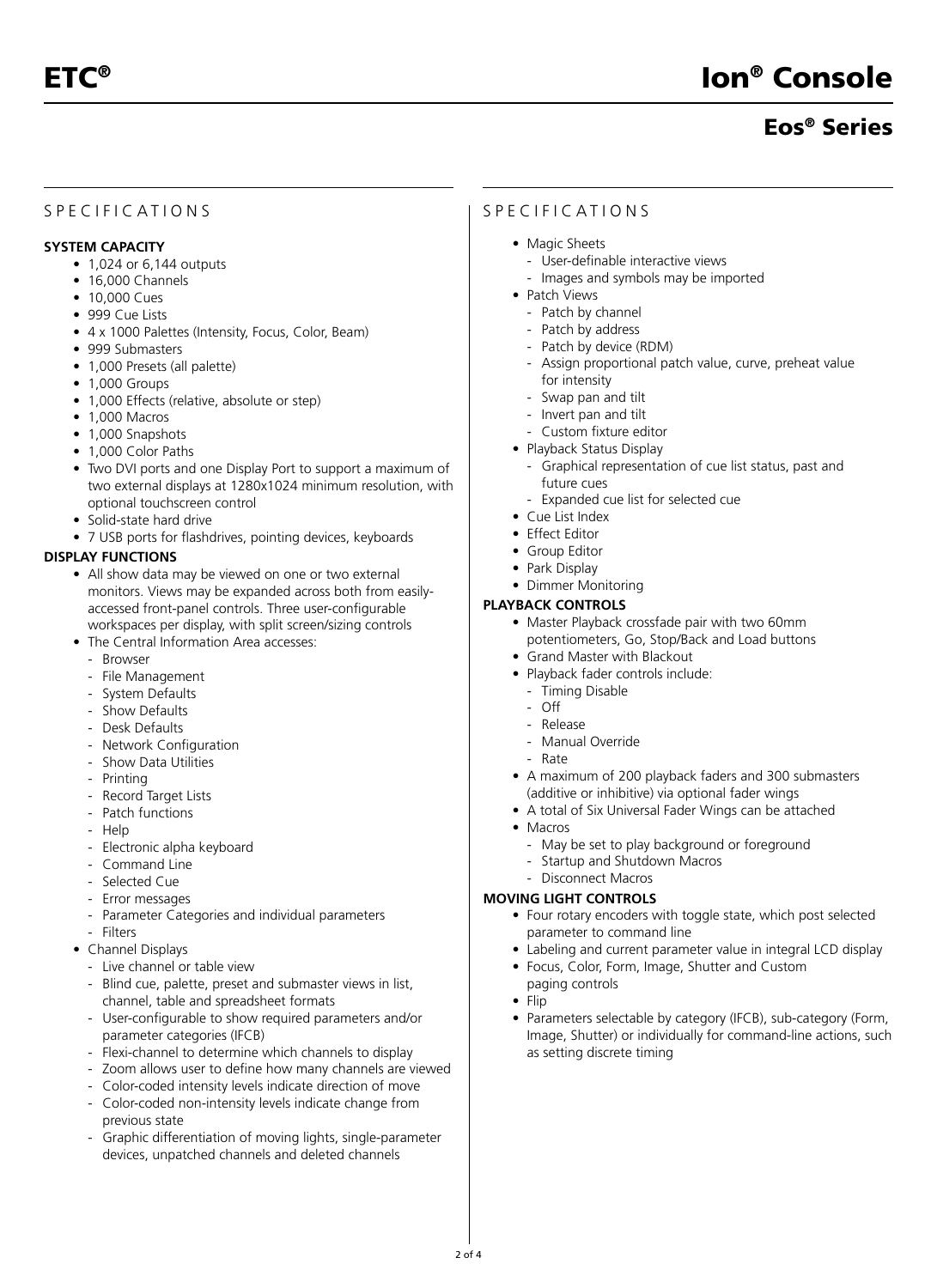# Eos® Series

# SPECIFICATIONS

### **MANUAL CONTROL**

- Channel selection from keypad and/or virtual direct selects
- Lists constructed with +, -, thru
- Intensity set with level wheel, keypad, "full" and "out"
- 'Select Last' recalls the last sequential channel selection that was set
- Ordered groups
- Offset, including even, odd, random, reverse
- Fan
- Sneak
- Remainder Dim and restore
- User-definable home
- Home by parameter, parameter category or all non-intensity parameters
- Capture
- Park at level
- Scaled park for temporary percentage adjustment
- 'Recall from' and 'Copy to' commands
- 'About' provides detailed view of selected channels or record targets
- Undo manual control, record, update and delete operations
- Highlight and Lowlight, with optional Rem Dim
- Lamp controls to strike, douse, calibrate fixtures

## **PROGRAMMING FEATURES**

#### • Channel Functions

- Non-Intensity parameters set via numeric entry or pageable encoders
- Color-matching to gel selector and six color spaces
- Color Path, color tinting and color spectrum tools.
- Apply discrete time and delay per channel parameter
- Palette and Preset Functions
	- Record, Record Only and Update functions
- Toggle display to absolute data
- Up to 99 decimal values may be inserted between any two whole numbers
- Filter states to refine contents of record targets
- Selective store to refine contents of record targets
- Effects
	- Create live or blind
	- Pattern-based relative dynamic effects
	- Absolute effects
	- Step effects
	- Cycle time, trail and grouping determine channel distribution and behavior when moving through effect
	- Duration of infinite, a specific amount of time or number of passes through pattern
	- Effect attributes to modify basic behavior
	- Cue level overrides
	- Channel level overrides
	- Entry mode determines how parameters enter effects
	- Exit mode determines how parameters depart effects
- Cue Recording
	- Cue List HTP/LTP Intensity
	- Cue List Priority
	- Cue List Assert
	- Record manual values or channels in use
	- Auto-playback recorded cues

### SPECIFICATIONS

- Referenced mark instructions or auto-mark
- Block at cue or parameter level
- Assert at cue or parameter level
- All-fade flag
- Follow or hang times
- Out of sequence link
- Loop functions
- Preheat enable
- Cue-level parameter-category timing
- Twenty-part multi-part cues with default part assignment
- Cue-level rate override
- Up to 99 decimal cues between every two wholenumbered cues
- Execute List
	- · Triggers macros with delay
	- · Triggers 'go' of other cues
	- · Syncs 'go' to multiple cue lists
	- · Show-control triggers
	- · Analog triggers
- Update and Update Trace functions
- Undo record and delete
- Submasters
	- Additive, effect or inhibitive
- Bump button timing to fade up, dwell and fade out
- Assert/Channel select button
- Exclusive or Shielded mode
- Faders as progress controller or intensity master
- Bump button to mark NPs
- Independent status
- Curves
	- Assignable in patch to modify dimmer output ramp
	- Assignable at cue or cue-part level to modify intensity crossfade profile or non-intensity parameter ramping

#### **INTERFACES**

**ELECTRICAL**

3 of 4

- Two DMX/RDM Ports
- Two Ethernet ports (ETCNet2™, Net3™, Artnet and Avab UDP output protocols)
- Contact Closure triggers via D-Sub connector
- Two DVI connectors support two external DVI displays (1280x1024) with optional touch- or multi-touch screen control
- One Display Port connector
- Seven multipurpose USB ports
- OSC Transmit/Receive
- UDP Transmit/Receive
- Net3 Radio Focus Remote
- MIDI In/Out (Time Code, Show Control)
- Additional MIDI Time Code, Show Control through Gateway
- SMPTE Timecode through Gateway

• AC input (100-240V at 50/60Hz)

• Additional contact closure (12 analog inputs, 12 SPDT contact outputs, RS-232) through Gateway • One eSATA port

• 2A at 120V or 1A at 240V maximum power consumption